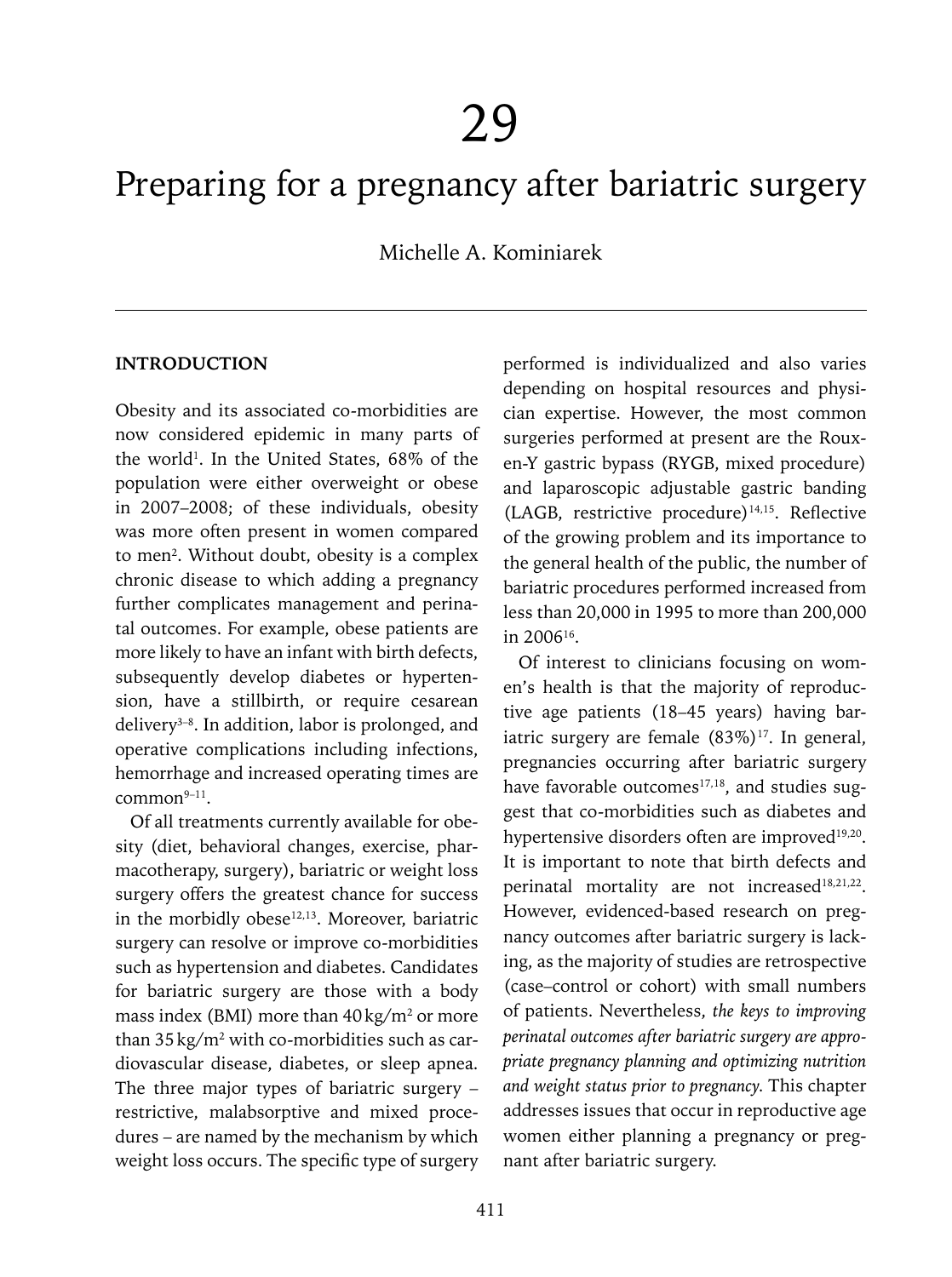### **FERTILITY**

Infertility is only one of the many comorbidities associated with obesity, with a diagnosis frequently occurring prior to bariatric surgery or weight loss. For example, in the Longitudinal Assessment of Bariatric Surgery Survey, 42% of women who tried to become pregnant prior to bariatric surgery had experienced infertility<sup>23</sup>. The pathophysiology behind the relationship between obesity and infertility frequently includes insulin resistance and hyperinsulinemia, altered pulsatile gonadotropin secretion, elevated leptin levels and diminished ovarian reserve<sup>24</sup>. Infertility in obese women is commonly related to ovulatory dysfunction, including syndromes such as polycystic ovarian syndrome. After bariatric surgery, menstrual cycle irregularities and hyperandrogenism improve<sup>25-28</sup>. Indeed, several reports have observed improved fertility and/or unanticipated pregnancies after bariatric surgery, especially in adolescents<sup>26,29-32</sup>.

Despite this, future fertility may not be important to all women having bariatric surgery. Although 50% of reproductive aged women planning to have bariatric surgery would never try to become pregnant after their operations, 30% reported that a future pregnancy was important<sup>23</sup>. Therefore, it is important for practitioners to counsel patients *preoperatively* about reproductive changes that can occur after weight loss from bariatric surgery and to discuss contraception with all women of reproductive age regardless of whether they desire a future pregnancy. An important part of optimal care after bariatric surgery is preventing an unintentional conception postoperatively.

Contraceptive counseling is challenging in the presence of medical conditions such as obesity. Furthermore, a few studies have raised concerns over the effectiveness of oral contraception after bariatric surgery<sup>33-36</sup>. However, some of these reports evaluated pregnancy outcomes after purely malabsorptive procedures such as the jejunal–ileal bypass which is no longer performed<sup>35</sup>. Gerrits *et al.* described 40 patients who had a malabsorptive procedure whereby two of nine women using oral contraception became pregnant in the first year<sup>33</sup>. Contraception failure was attributed to malabsorptive complications (patients were experiencing diarrhea, steatorrhea and vomiting concomitantly) and not to noncompliance. Another theoretical concern is use of depot medroxyprogesterone acetate (DMPA) and its effects on bone mineral density. Bone loss can occur after bariatric surgery because of vitamin deficiencies, especially in association with malabsorption. Given that patients may still be obese after bariatric surgery, this also needs to be considered in planning contraception<sup>37</sup>. Unfortunately, limited evidence is available regarding the use, effectiveness and safety of contraception after bariatric surgery, but it is unlikely that there is a significant decrease in efficacy for oral contraceptive pills<sup>38</sup>. Long-acting reversible methods (i.e. intrauterine device, DMPA, or implantable contraception) are highly efficacious and avoid the risk of venous thromboembolism, which is an important consideration if the patient is still obese.

# **TIMING CONCEPTION AFTER BARIATRIC SURGERY**

The first 18 months after bariatric surgery are characterized by rapid weight loss. Because of this, concerns have arisen that fetal nutrition would be compromised if pregnancy occurred immediately after surgery; these concerns have been followed by recommendations to wait 12–24 months prior to conceiving after bariatric surgery<sup>39</sup>. However, one potential disadvantage to delaying pregnancy is the decreasing likelihood of conception with advancing maternal age. According to insurance claims data from 2002 to 2006, the median time at which women delivered after surgery was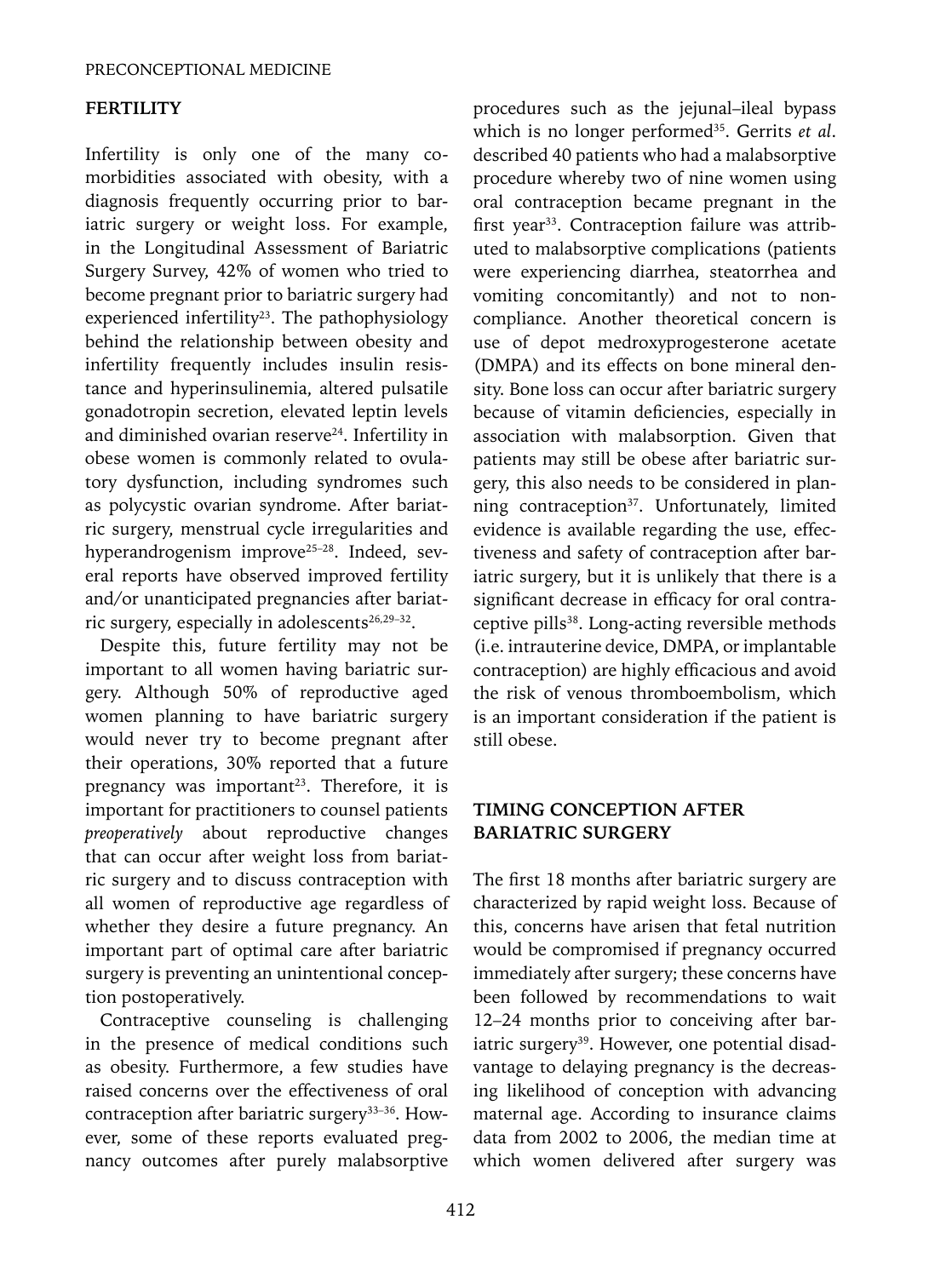19.6 months (mean 20.9 months, standard deviation 10.3 months and interquartile range 13.1–27.2 months)<sup>20</sup>. This finding suggests that many women conceived less than a year after surgery, but whether these gestations were planned or unplanned is not known.

A few studies have compared pregnancies occurring early (<12–18 months) vs. late  $($ >18 or >24 months) after bariatric surgery. Similar outcomes were found with respect to infant birth weights, congenital anomalies and cesarean delivery rates<sup>40-43</sup>. In Dao's report of 21 pregnancies within 1 year of surgery and 13 pregnancies after the first year of surgery, maternal weight changes varied from weight loss (range −70 to +45 pounds, mean +4 pounds) in the pregnancies occurring early after surgery group, to excessive weight gains (13–75 pounds, mean 34 pounds) in the pregnancies occurring later. Weight gain during pregnancy may predict long-term weight status; however, studies on the impact of early vs. late pregnancy and long-term maternal outcomes such as weight loss success and development of co-morbidities are rare. The purpose of one study was to compare the need for additional surgery for a complication after a LAGB in those with and without a subsequent pregnancy. This included either band revision secondary to a complication, such as a proximal pouch dilation or band erosion, or a port complication<sup>44</sup>. Band revisions and weight loss (48% of excess weight lost in both groups,  $p =$ 0.74) were not different between the groups at 2 or 3 years after a pregnancy. However, the time between the initial LAGB operation and pregnancy was shorter for those women who required primary revisions for band complications compared to those who did not require revisions within 3 years of pregnancy (2.2 vs. 3.1 years after LAGB,  $p = 0.03$ ). The authors of this report concluded that pregnancy probably does not have an effect on the rate of band revisions; however, a shorter period between LAGB placement and pregnancy may increase the need for further surgery to treat a band complication. No study to date has compared the impact of early vs. late pregnancy on infant and adolescent outcomes.

Haward *et al*. do not advise their patients to wait to conceive after LAGB procedures, because nutritional deficiencies are rare compared to RYGB<sup>44</sup>, and these authors further acknowledge that delaying a pregnancy for 2 years may not be practical for all patients. Regardless, other issues must be considered in the first year after bariatric surgery, including adjusting to a new dietary regimen and a new body image as well as difficulty in distinguishing postsurgical symptoms from changes that occur commonly in pregnancy (i.e. nausea). All things being considered, consensus suggests that conception should be delayed 12–18 months after bariatric surgery to minimize complications from nutritional deficiencies and promote optimal and stable maternal weight loss<sup>39</sup>. In the event that an early pregnancy does occur, patients can be counseled that overall the outcomes are reassuring, based on the few published studies to date.

## **PLANNING A PREGNANCY**

# **Multidisciplinary approach**

Obesity, like diabetes and hypertension, is a chronic disease in which weight management is complex and challenging. As such, a multidisciplinary approach contributes to successful outcomes after bariatric surgery. A comprehensive team of health care professionals (bariatric surgeons, dieticians/nutritionists, obesity specialists and psychiatrists) should be involved in the care of the bariatric patient in both the pre- and postoperative stages. This approach should also continue during preconception and pregnancy. According to published guidelines, follow-up with team members should occur every 3 months in the first year and then yearly after a LAGB45. After a RYGB, follow-up should occur every 3 months in the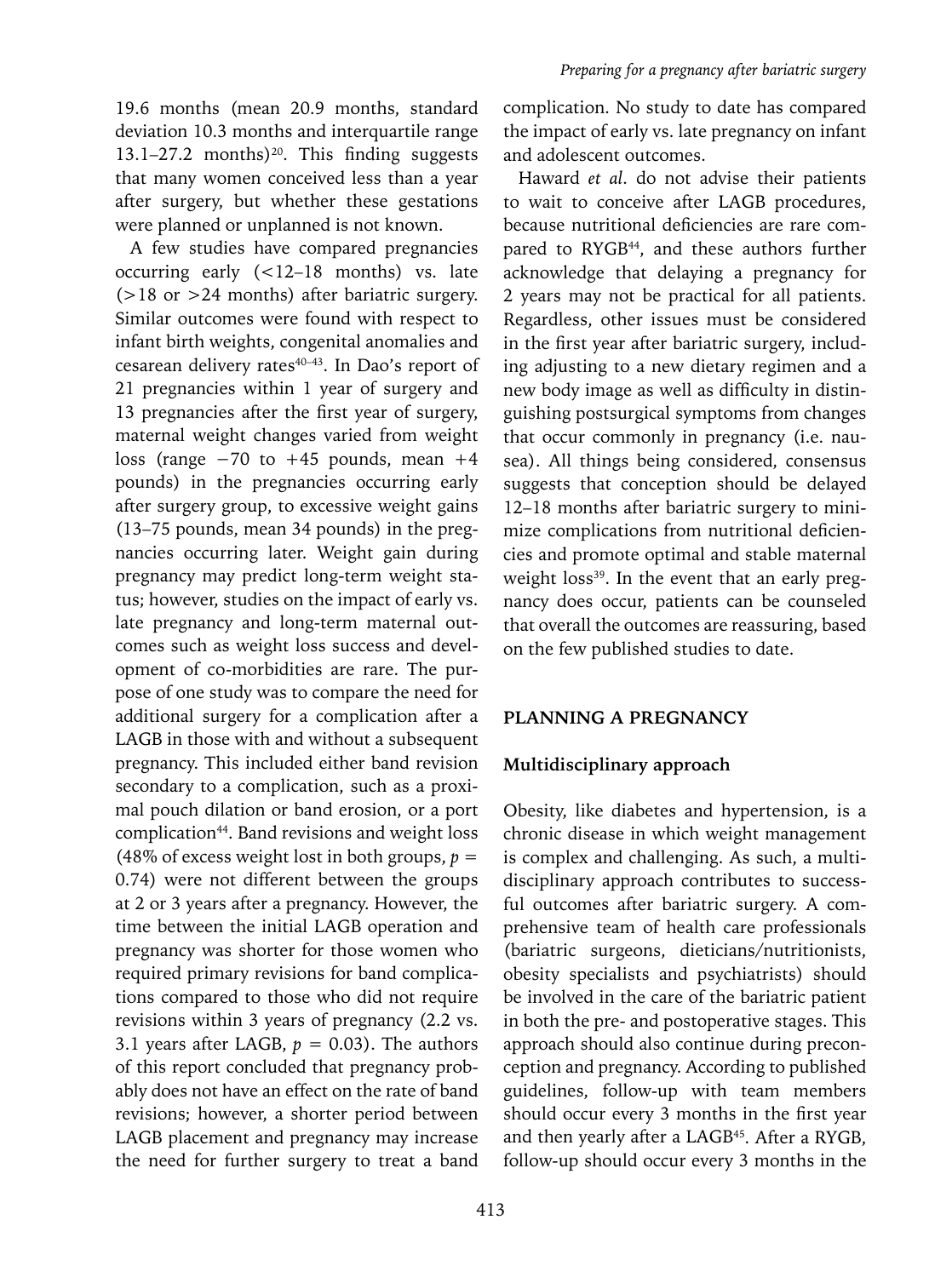first year, every 6 months in the second year, and then yearly<sup>45</sup>. Ongoing consultation with a nutritionist is especially important to maintain healthy eating behaviors and overcome additional challenges if pregnancy is desired or occurs. Additionally, patients should also obtain a consultation from a maternal–fetal medicine specialist prior to conception to discuss the potential alterations in prenatal care and perinatal outcomes in a pregnancy after bariatric surgery.

#### **Optimizing nutrition**

Optimizing nutrition is undoubtedly one of the most important aspects of planning of pregnancy after bariatric surgery. In addition to following an appropriate diet, measuring vitamin and mineral levels, and supplementing with appropriate dietary additives can help this process. Malabsorptive procedures limit nutrient absorption by bypassing sections of the small intestine. Since purely malabsorptive surgeries are rarely performed today, it now is uncommon to see protein deficiency after bariatric procedures. The RYGB creates a small gastric pouch (restrictive portion) that empties into the distal jejunum, bypassing portions of the stomach, duodenum and portions of the jejunum (malabsorptive portion). Micronutrient (folate, vitamins D and B12, calcium, iron and copper) deficiencies are more common among mixed procedures than restrictive procedures such as the LAGB. In the LAGB, a fluid-filled band is placed around the stomach just below the gastroesophageal junction, thus reducing stomach volume. *All patients are advised to take daily vitamin and mineral supplements after bariatric surgery, regardless of the type of procedure. These supplements are usually sufficient to maintain normal levels and avoid deficiencies.* This prescriptive advice is lifetime in duration. It is important to remember, however, that deficiencies still can occur as a result of decreased intake and/ or intolerance to certain foods or malabsorption from the bypass of important small bowel segments. Unfortunately, only 14–59% of all bariatric surgery patients continue to take the multivitamin supplement long term<sup>46,47</sup>. As such, early identification, appropriate treatment and routine prophylactic supplementation of deficiencies are important in the successful short- and long-term management of bariatric surgery patients. To date, recommendations for vitamin testing and treatment published for non-pregnant patients are based on expert opinion and observational research rather than evidence from trials.

The specter of specific deficiencies is increasingly important when preparing for pregnancy, and appropriate folic acid and vitamin B12 intake during the preconception period and early gestation is crucial as is noted in Chapter 22 in order to prevent spina bifida and other birth defects<sup>48</sup>. The same can be said for iron deficiency anemia which can be associated with preterm delivery and low infant birth weight<sup>49</sup>. Laboratory testing for patients after a RYGB includes a complete blood count, electrolytes, glucose, iron studies, ferritin, vitamin B12, folate and 25-hydroxyvitamin  $D^{50}$ . If the vitamin D level is low, then parathyroid hormone levels should be investigated as well. Table 1 suggests an approach to treat deficiencies both prior to and during pregnancy in patients who have had bariatric surgery. Levels have been modified from studies pertaining to non-pregnant patients<sup>50</sup>. It should be noted that only one daily multivitamin is recommended during pregnancy to avoid excessive vitamin A doses that may occur with two daily multivitamins. In pregnancy, a minimum of 60g of protein per day is recommended regardless of the type of bariatric surgery. Interested readers should consult Chapter 22 for a more complete discussion of supplementation in pregnancy and the preconception period.

#### **Special considerations**

Some of the common and expected physiological and anatomical changes of pregnancy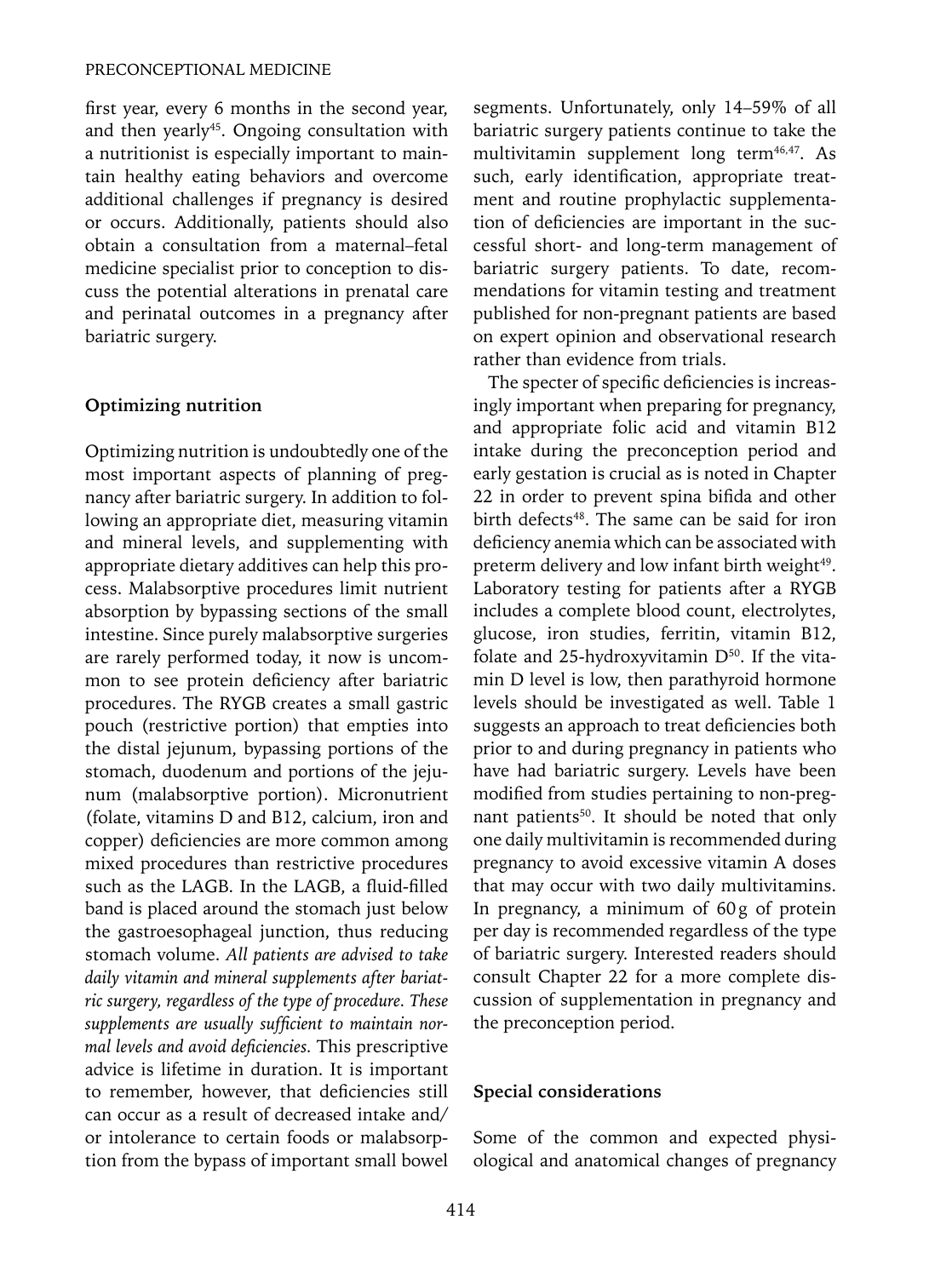| Non-pregnant population*                                                                                                                                    | During pregnancy                                                                                                            |
|-------------------------------------------------------------------------------------------------------------------------------------------------------------|-----------------------------------------------------------------------------------------------------------------------------|
| Multivitamin 1-2 daily                                                                                                                                      | One prenatal vitamin daily                                                                                                  |
| Calcium citrate (1200–2000 mg/day)<br>with vitamin D $(400-800 \text{ U/day})$                                                                              | Calcium citrate (1200 mg/day) with<br>vitamin D $(400-800 \text{ U/day})$                                                   |
| Folic acid $400 \mu g/day$ in multivitamin                                                                                                                  | Folic acid 400 µg/day in prenatal vitamin, replace<br>with additional doses if deficiency confirmed                         |
| Elemental iron with vitamin C $(40-65 \text{ mg/day})$                                                                                                      | Elemental iron $(40-65 \,\text{mg/day})$ plus<br>prenatal vitamin, replace with additional<br>doses if deficiency confirmed |
| Vitamin B12 $\geq$ 350 µg/day orally<br>or $1000 \mu g/m$ intramuscularly<br>or 3000 µg every 6 months intramuscularly<br>or $500 \mu g$ /week intranasally | Vitamin $B12 \ge 350 \mu g/day$ orally, replace with<br>additional doses if deficiency confirmed                            |

**Table 1** Routine nutrient supplementation after bariatric surgery

\*Adapted from Mechanick JI, Kushner RF, Sugerman HJ, *et al.* American Association of Clinical Endocrinologists, The Obesity Society, and American Society for Metabolic and Bariatric Surgery Medical Guidelines for Clinical Practice for the Perioperative Nutritional, Metabolic, and Nonsurgical Support of the Bariatric Surgery Patient. Perioperative bariatric guidelines. *Obesity* 2009;17:s1–s7050, with permission

include more frequent emesis and displacement of abdominal organs. These possibilities prompt specialized pregnancy management after LAGB, also called active management of the band31,44,46,51,52. Adjusting the amount of fluid in the band (the maximum capacity of the band is approximately 10–14ml) can either narrow or widen the gastric opening thus affecting caloric intake and absorption. One difference noted in these studies was that excessive weight gains occurred in those who had all the fluid removed from the band (had the band completely deflated) during the pregnancy compared to those that retained some or all of the fluid. There is no optimal means to manage bands during pregnancy, so therapy is individualized in consultation with a bariatric surgeon.

# **WHAT TO EXPECT DURING AND AFTER A PREGNANCY**

Several case reports and case series report serious complications of bariatric surgery during

pregnancy, including intestinal obstruction, anastomotic leaks, band erosions or migration in LAGB and gastrointestinal hemorrhage<sup>53-56</sup>. One study reported that band migration may be more common in pregnancy, as its occurrence was 2.4% over the gestational period (approximately 40 weeks) vs. 6% over 10 years in nonpregnant patients<sup>57</sup>. Two maternal deaths during pregnancy have been reported<sup>58,59</sup>. Surgical complications may be difficult to diagnose during pregnancy as a result of the physiological changes that occur and a misplaced reluctance to perform appropriately indicated imaging studies during pregnancy. Clinicians should counsel their patients about common pregnancy complaints (nausea, vomiting, abdominal pain) which may signal a surgical complication and have a low threshold to intervene for a suspected surgical complication.

Dumping syndrome can occur after RYGB when refined sugars or high glycemic carbohydrates are ingested. Symptoms include abdominal cramping, nausea, vomiting and diarrhea. In addition, hypoglycemia can occur resulting in tachycardia, palpitations, anxiety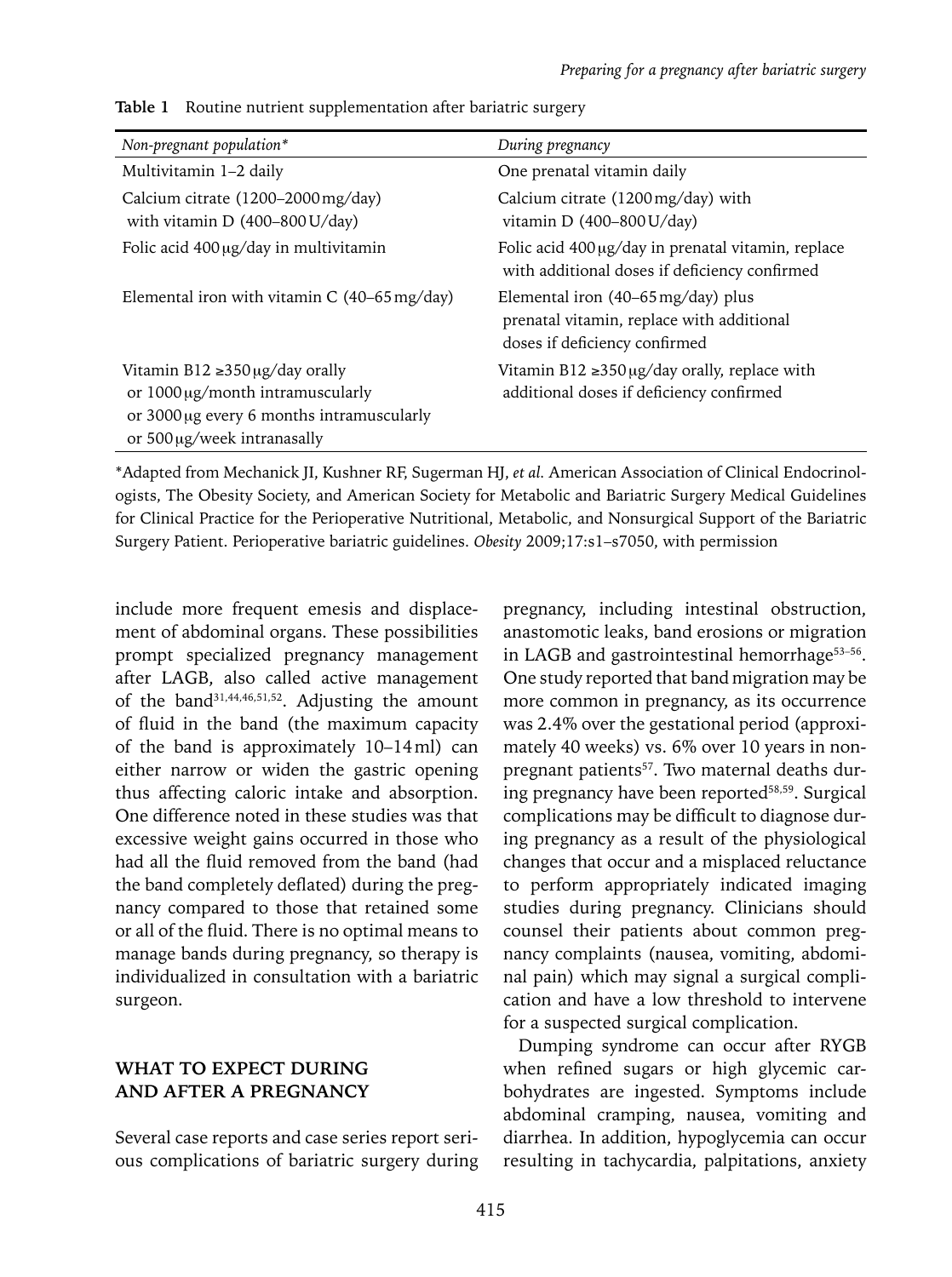and diaphoresis. Unfortunately, screening for gestational diabetes with the 50g glucola may precipitate this syndrome. As such, alternative methods to diabetes screening are recommended including home glucose monitoring with fasting and 2-hour postprandial blood sugars for 1 week during the 24–28 weeks of pregnancy.

Pregnancy has never been a time for weight loss, and no recommendations for caloric restriction during pregnancy have been forthcoming even if the patient is still overweight or obese. Close monitoring of maternal weight gains or losses is recommended with targeted weight gains as suggested by the Institute of Medicine<sup>60</sup>. If there is a concern regarding abnormal fetal growth, repeated ultrasound examinations should be used for evaluation.

Prior bariatric surgery should not affect the delivery timing, labor course, or delivery route. Nor is it an indication *per se* for a cesarean delivery. If a patient had complications from bariatric surgery that required surgical revision, then an intraoperative consultation with a bariatric surgeon is recommended in the event of a cesarean delivery.

Many patients remain obese after bariatric surgery. Furthermore, in reports of pregnancy after bariatric surgery, high rates (up to 80%) of obesity were reported<sup>43,46,51</sup>. As such, clinicians should also counsel patients who are still obese after bariatric surgery separately on the risks of obesity in pregnancy (often defined as a prepregnancy BMI >30kg/m2 ). Continued nutritional monitoring and supplementation is important in the postpartum bariatric surgery patient as several case reports describe nutritional deficiencies and failure to thrive in breastfed infants61–64.

## **CONCLUSION AND FUTURE DIRECTIONS**

Counseling the patient contemplating a pregnancy or currently pregnant after bariatric surgery is becoming common, but it is a complex issue with minimal evidence-based medicine available for guidance or support. Key issues include increased fertility after bariatric surgery and assessing nutritional status (folate, iron, vitamin D and B12 and calcium). Although it seems logical to conclude that perinatal outcomes would be improved with an optimal prepregnancy BMI, whether weight loss prior to pregnancy improves future perinatal outcomes has only been studied with respect to bariatric surgery patients. Indeed, the best choice of bariatric surgery procedure (restrictive vs. mixed) for a woman considering a pregnancy after bariatric surgery is not known. Given the present trends in obesity as well as the increasing numbers of bariatric surgery procedures, clinicians will be providing care for more bariatric surgery patients in the future. Knowledge of the procedures, outcomes and pregnancy after bariatric surgery is important to provide optimal care and counseling. As is often the case, however, as medicine approaches new frontiers, further studies are needed to determine the best management in pregnancy as well as short- and long-term maternal and infant outcomes.

#### **References**

- 1. World Health Organization. Obesity and overweight. Fact sheet number 311. WHO, 2006. www.who.int/mediacentre/factsheets/fs311/ en/index.html. Accessed September 2, 2010
- 2. Flegal KM, Carroll MD, Ogden CL, Curtin LR. Prevalence and trends in obesity among US adults, 1999-2008. *JAMA* 2010;303:235–41
- 3. Watkins ML, Rasmussen SA, Honein MA, *et al*. Maternal obesity and risk for birth defects. *Paediatrics* 2003;111:1152–8
- 4. Baeten JM, Bukusi EA, Lambe M. Pregnancy complications and outcomes among overweight and obese nulliparous women. *Am J P Health* 2001;91:436–40
- 5. Stephansson O, Dickman PW, Johansson A, Cnattingius S. Maternal weight, pregnancy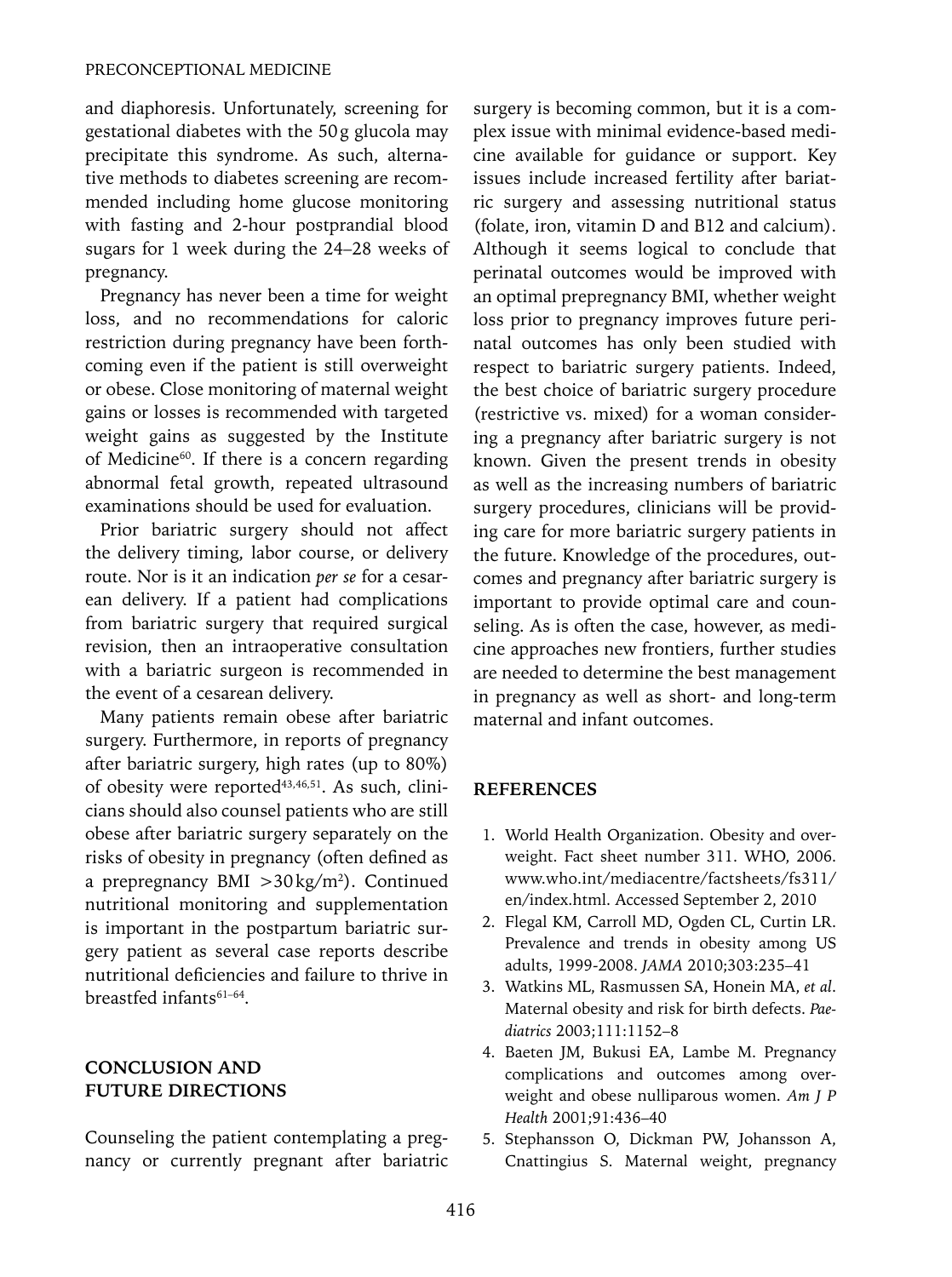weight gain, and the risk of antepartum stillbirth. *Am J Obstet Gynecol* 2001;184:463–9

- 6. Lu GC, Rouse DJ, DuBard M, Cliver S, Kimberlin D, Hauth JC. The effect of the increasing prevalence of maternal obesity on perinatal morbidity. *Am J Obstet Gynecol* 2001;185:845–9
- 7. Waller KD, Shaw GM, Rasmussen SA, *et al.* Prepregnancy obesity as a risk factor for structural birth defects. *Arch Pediatr Adolesc Med.*  2007;161:745–50
- 8. Kominiarek MA, VanVeldhuisen P, Hibbard J, *et al*. for the NICHD Consortium on Safe Labor. The maternal body mass index: a strong association with delivery route. *Am J Obstet Gynecol* 2010;203:264
- 9. Vahratian A, Zhang J, Troendle JF, Savitz DA, Siega-Riz AM. Maternal prepregnancy overweight and obesity and the pattern of labor progression in term nulliparous women. *Obstet Gynecol* 2004;104:943–5
- 10. Myles TD, Gooch J, Santolaya J. Obesity as an independent risk factor for infectious morbidity in patients who undergo cesarean delivery. *Obstet Gynecol* 2002;100:959–64
- 11. Naef RW 3rd, Chauhan SP, Chevalier SP, Roberts WE, Meydrech EF, Morrison JC. Prediction of hemorrhage at cesarean delivery. *Obstet Gynecol* 1994;83:923
- 12. Buchwald H, Avidor Y, Braunwald E, *et al*. Bariatric surgery: a systematic review and metaanalysis. *JAMA* 2004;292:1724–37
- 13. Colquitt J, Clegg A, Loveman E, Royle P, Sidhu MK. Surgery for morbid obesity. *Cochrane Database Syst Rev* 2005;(2):CD003641
- 14. DeMaria EJ. Bariatric surgery for morbid obesity. *N Engl J Med* 2007;356:2176–83
- 15. Saber AA, Elgamal MH, McLeod MK. Bariatric surgery: the past, present, and future. *Obes Surg* 2008;18:121–8
- 16. Belle SH, Berk PD, Courcoulas AP, *et al*. Safety and efficacy of bariatric surgery: Longitudinal Assessment of Bariatric Surgery. *Surg Obes Relat Dis* 2007;3:116–26
- 17. Maggard MA, Yermilov I, Li Z, *et al*. Pregnancy and fertility following bariatric surgery: a systematic review. *JAMA* 2008;300:2286–96
- 18. Sheiner E, Levy A, Silverberg D, *et al.* Pregnancy after bariatric surgery is not associated with adverse perinatal outcome. *Am J Obstet Gynecol* 2004;190:1335–40
- 19. Bennett WL, Gilson M, Jamshidi R, *et al*. Impact of bariatric surgery on hypertensive disorders in pregnancy: Retrospective analysis of insurance claims data. *BMJ* 2010;340:c1662
- 20. Burke AE, Bennett WL, Jamshidi RM, *et al*. Reduced incidence of gestational diabetes with bariatric surgery. *J Am Coll Surg* 2010;211:169–75
- 21. Weintraub AY, Levy A, Levi I, Mazor M, Wiznitzer A, Sheiner E. Effect of bariatric surgery on pregnancy outcome. *Int J Gynecol Obstet* 2008;103:246–51
- 22. Knudsen LB, Källén B. Gastric bypass, pregnancy, and neural tube defects. *Lancet* 1986;2:227
- 23. Gosman GG, King WC, Schrope B, *et al*. Reproductive health of women electing bariatric surgery. *Fertil Steril* 2010;94:1426–31
- 24. Shah DK, Ginsburg ES. Bariatric surgery and fertility. *Curr Opin Obstet Gynecol* 2010;22:248–54
- 25. Teitelman M, Grotegut CA, Williams NN, Lewis JD. The impact of bariatric surgery on menstrual patterns. *Obes Surg* 2006;16:1457–63
- 26. Deitel M, Stone E, Kassam HA, Wilk EJ, Sutherland DJA. Gynecologic–obstetric changes after loss of massive excess weight following bariatric surgery. *J Am Coll Nutr* 1988;7:147–53
- 27. Eid GM, Cottam DR, Velcu LM, *et al*. Effective treatment of polycystic ovarian syndrome with Roux-en-Y gastric bypass. *Surg Obes Relat Dis* 2005;1:77–80
- 28. Escobar-Morreale HF, Botella-Carretero JI, Alvarez-Blasco F, *et al*. The polycystic ovary syndrome associated with morbid obesity may resolve after weight loss induced by bariatric surgery. *J Clin Endocrinol Metab* 2005;90:6364–9
- 29. Marceau P, Kaufman D, Biron S, *et al*. Outcome of pregnancies after biliopancreatic diversion. *Obes Surg* 2004;14:318–24
- 30. Bilenka B, Ben-Shlomo I, Cozacov C, Gold CH, Zohar S. Fertility, miscarriage, and pregnancy after vertical banded gastroplasty operation for morbid obesity. *Acta Obstet Gynecol Scand* 1995;74:42–4
- 31. Martin LF, Finigan KM, Nolan TE. Pregnancy after adjustable gastric banding. *Obstet Gynecol* 2000;95:927–30
- 32. Roehrig HR, Xanthakos SA, Sweeney J, Zeller MH, Inge TH. Pregnancy after gastric bypass surgery in adolescents. *Obes Surg* 2007;17:873–7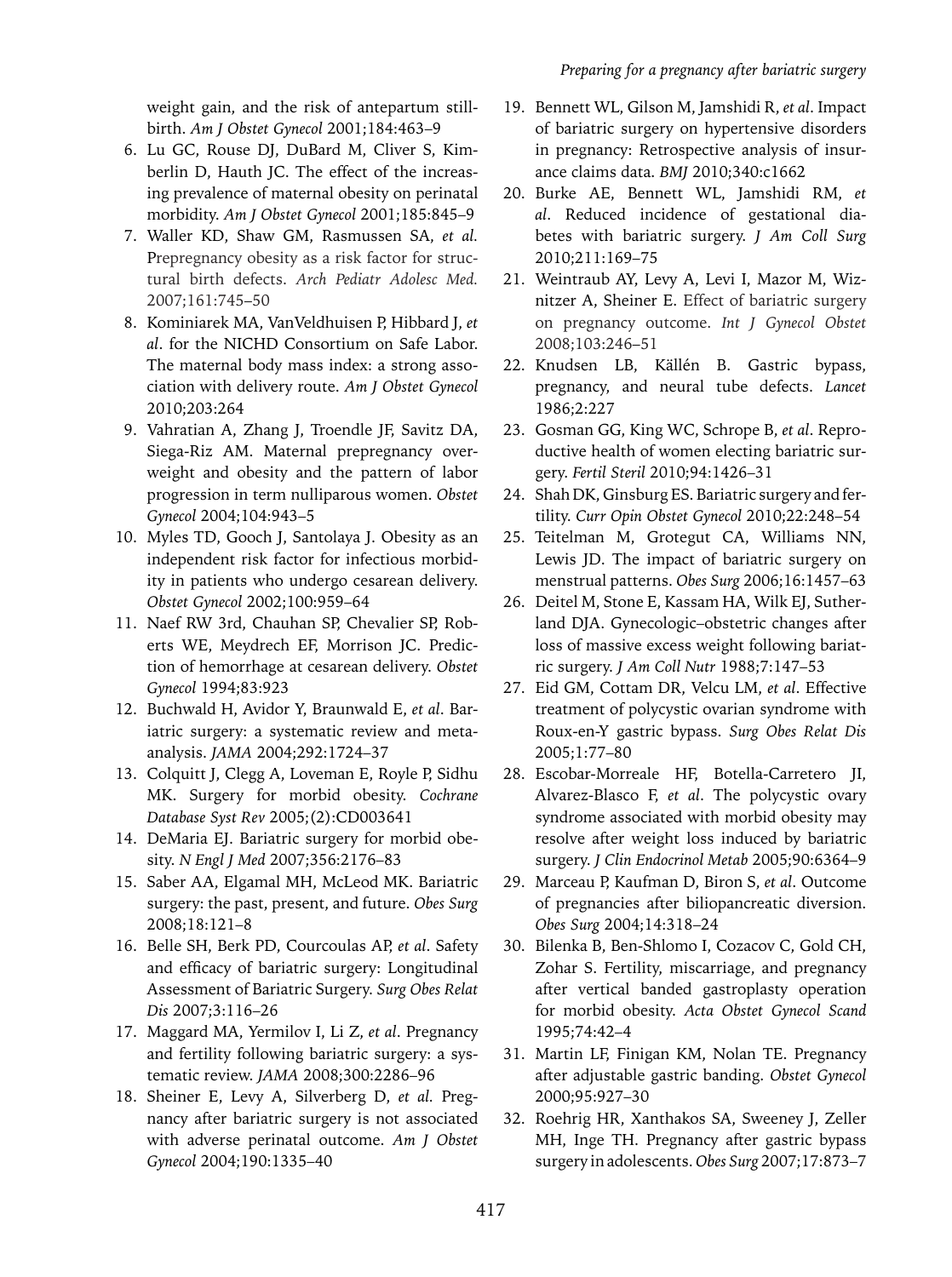- 33. Gerrits EG, Ceulemans R, van Hee R, Hendrickx L, Totte E. Contraceptive treatment after biliopancreatic diversion needs consensus. *Obes Surg* 2003;13:378–82
- 34. Merhi ZO. Challenging oral contraception after weight loss. *Gynecol Obstet Invest* 2007;64:100–3
- 35. Victor A, Odlind V, Kral JG. Oral contraceptive absorption and sex hormone binding globulins in obese women: effects of jejunoileal bypass. *Gastroenterol Clin North Am* 1987;16:483–91
- 36. Anderson AN, Lebech PE, Sorensen TI, Borggaard B. Sex hormone levels and intestinal absorption of estradiol and D-norgestrel in women following bypass surgery for morbid obesity. *Int J Obes* 1982;6:91–6
- 37. Murthy AS. Obesity and contraception: Emerging issues. *Semin Reprod Med* 2010;28:156–63
- 38. Paulen ME, Zapata LB, Cansino C, Curtis K, Jamieson DJ. Contraceptive use among women with a history of bariatric surgery: a systematic review. *Contraception* 2010;82:96–4
- 39. American College of Obstetricians and Gynecologists. Bariatric Surgery and Pregnancy. Practice Bulletin #105. *Obstet Gynecol* 2009;113:1405–13
- 40. Rand CW, Macgregor AM. Medical care and pregnancy outcome after gastric bypass surgery for obesity. *South Med J* 1989;82:1319–20
- 41. Dao T, Kuhn J, Ehmer D, Fisher T, McCarty T. Pregnancy outcomes after gastric-bypass surgery. *Am J Surg* 2006;192:762–6
- 42. Patel JA, Patel NA, Thomas RL, Nelms JK, Colella JJ. Pregnancy outcomes after laparoscopic Roux-en-Y gastric bypass. *Surg Obes Rel Dis* 2008;4:39–45
- 43. Wax JR, Cartin A, Wolff R, Lepich S, Pinette MG, Blackstone J. Pregnancy following gastric bypass surgery for morbid obesity: effect of surgery to conception interval on maternal and neonatal outcomes. *Obes Surg* 2008;18:540–4
- 44. Haward RN, Brown WA. Does pregnancy increase the need for revisional surgery after laparoscopic adjustable gastric banding? *Obes Surg* 2010; 1 August 2010 [Epub ahead of print]
- 45. Ziegler O, Sirveaux MA, Brunaud L, Reibel N, Quilliot D. Medical follow up after bariatric surgery: Nutritional and drug issues. General recommendations for the prevention and treatment of nutritional deficiencies. *Diab Metabol* 2009;35:544–57
- 46. Dixon JB, Dixon ME, O'Brien PE. Pregnancy after Lap-Band® surgery: management of the band to achieve healthy weight outcomes. *Obes Surg* 2001;11:59–65
- 47. Rand CS, Macgregor AM. Adolescents having obesity surgery: a 6-year follow-up. *South Med J* 1994;87:1208–13
- 48. Anonymous. Prevention of neural tube defects: results of the Medical Research Council Vitamin Study. MRC Vitamin Study Research Group. *Lancet* 1991;338:131–7
- 49. Rasmussen SA, Chu SY, Kim SY, Schmid CH, Lau J. Maternal obesity and the risk of neural tube defects: a metaanalysis. *Am J Obstet Gynecol* 2008;198:611–9
- 50. Mechanick JI, Kushner RF, Sugerman HJ, *et al*. American Association of Clinical Endocrinologists, the Obesity Society, and American Society for Metabolic and Bariatric Surgery Medical Guidelines for Clinical Practice for the Perioperative Nutritional, Metabolic, and Nonsurgical Support of the Bariatric Surgery Patient. Perioperative bariatric guidelines. *Obesity* 2009;17:s1–s70
- 51. Weiss HG, Nehoda H, Lubeck B, Hourmont K, Marth C, Aigner F. Pregnancies after adjustable gastric banding. *Obes Surg* 2001;11:303–306
- 52. Skull AJ, Slater GH, Duncombe JE, Fielding GA. Laparoscopic adjustable banding in pregnancy: safety, patient tolerance and effect on obesity-related pregnancy outcomes. *Obes Surg* 2004;14:230–5
- 53. Gazzalle A, Braun D, Cavazzola LT, *et al*. Late intestinal obstruction due to an internal volvulus in a pregnant patient with a previous rouxen-y gastric bypass. *Obes Surg* 2009; 25 March 2009 [Epub ahead of print]
- 54. Wang CB, Hsieh CC, Chen CH, Lin YH, Lee CY, Tseng CJ. Strangulation of upper jejunum in subsequent pregnancy following gastric bypass surgery. *Taiwan J Obstet Gynecol* 2007;46:267–71
- 55. Charles A, Domingo S, Goldfadden A, Fader J, Ampmann R, Mazzeio R. Small bowel ischemia after roux-en-y gastric bypass complicated by pregnancy: a case report. *Am Surg* 2005;71:231–4
- 56. Kakarla N, Dailey C, Marino T, Shikora SA, Chelmow D. Pregnancy after gastric bypass surgery and internal hernia formation. *Obstet Gynecol* 2005;105:1196–8